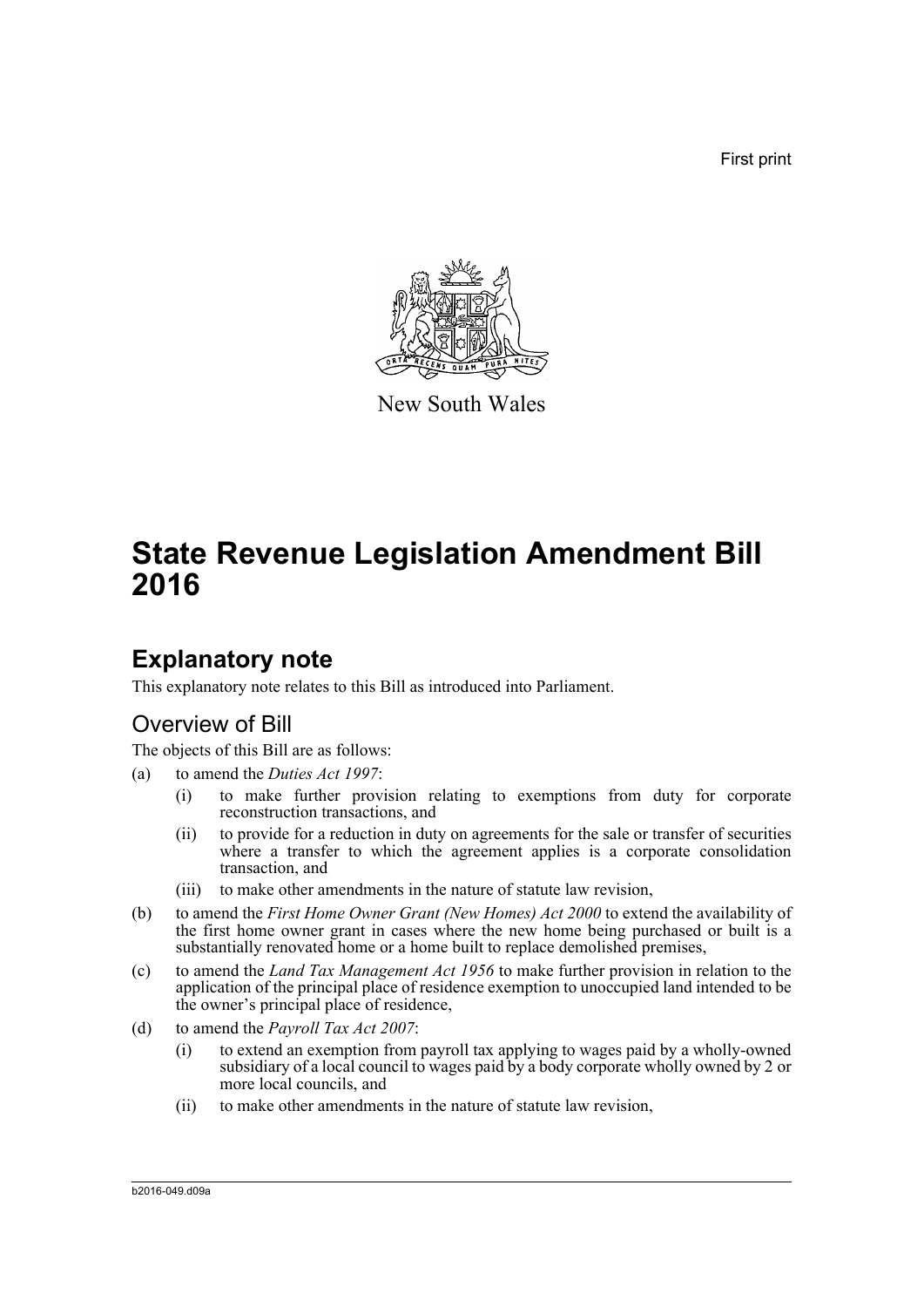- (e) to amend the *Taxation Administration Act 1996* to extend a requirement for the Chief Commissioner of State Revenue (the *Chief Commissioner*) to pay interest on a refund made to a taxpayer (following a successful objection or review) to members of a group to which the taxpayer belongs under the *Land Tax Management Act 1956* or the *Payroll Tax Act 2007*,
- (f) to amend the *Unclaimed Money Act 1995*:
	- (i) to enable the Chief Commissioner to accept payment of amounts that are not unclaimed money for the purposes of that Act (because they are \$100 or less) and to enable owners to recover those amounts, and
	- (ii) to enable the owner of unclaimed money that has been paid to the Chief Commissioner to apply for that money to be repaid even though the right to the money has been extinguished, and
	- (iii) to make other amendments in the nature of statute law revision.

# Outline of provisions

**Clause 1** sets out the name (also called the short title) of the proposed Act.

**Clause 2** provides for the commencement of the proposed Act.

**Clause 3** provides that explanatory notes in the Schedules do not form part of the proposed Act.

**Schedules 1–6** make the amendments outlined in the Overview. The amendments are explained in detail in the explanatory notes set out in the Schedules.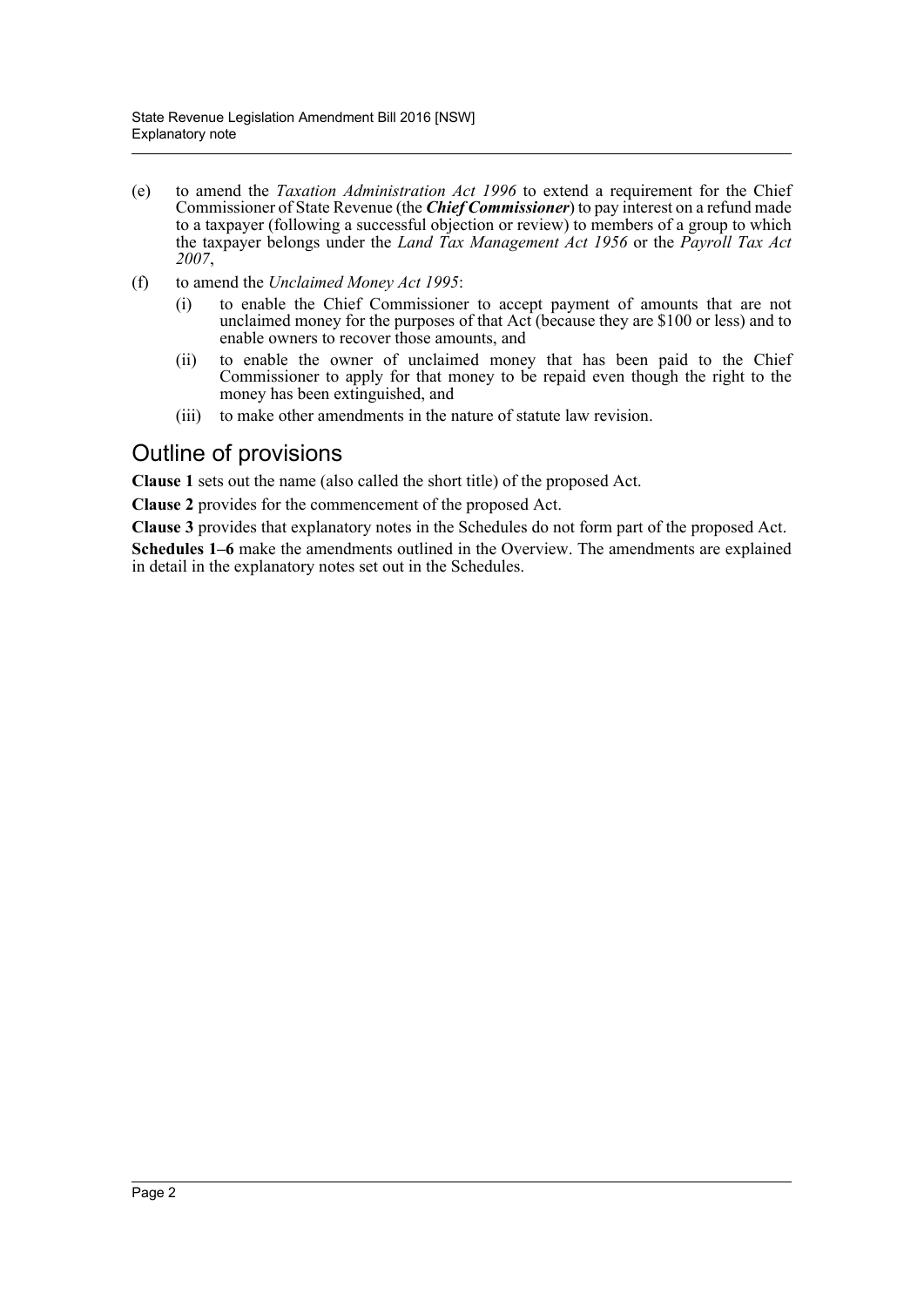First print



New South Wales

# **State Revenue Legislation Amendment Bill 2016**

# **Contents**

|                   |   |                                                          | Page                  |
|-------------------|---|----------------------------------------------------------|-----------------------|
|                   |   | Name of Act                                              | 2                     |
|                   | 2 | Commencement                                             | 2                     |
|                   | 3 | <b>Explanatory notes</b>                                 | $\mathbf{2}^{\prime}$ |
| Schedule 1        |   | <b>Amendment of Duties Act 1997 No 123</b>               | 3                     |
| <b>Schedule 2</b> |   | Amendment of First Home Owner Grant (New Homes) Act 2000 |                       |
|                   |   | No 21                                                    | 5                     |
| Schedule 3        |   | Amendment of Land Tax Management Act 1956 No 26          | 6                     |
| Schedule 4        |   | Amendment of Payroll Tax Act 2007 No 21                  | 8                     |
| Schedule 5        |   | Amendment of Taxation Administration Act 1996 No 97      | 10                    |
| <b>Schedule 6</b> |   | Amendment of Unclaimed Money Act 1995 No 75              | 11                    |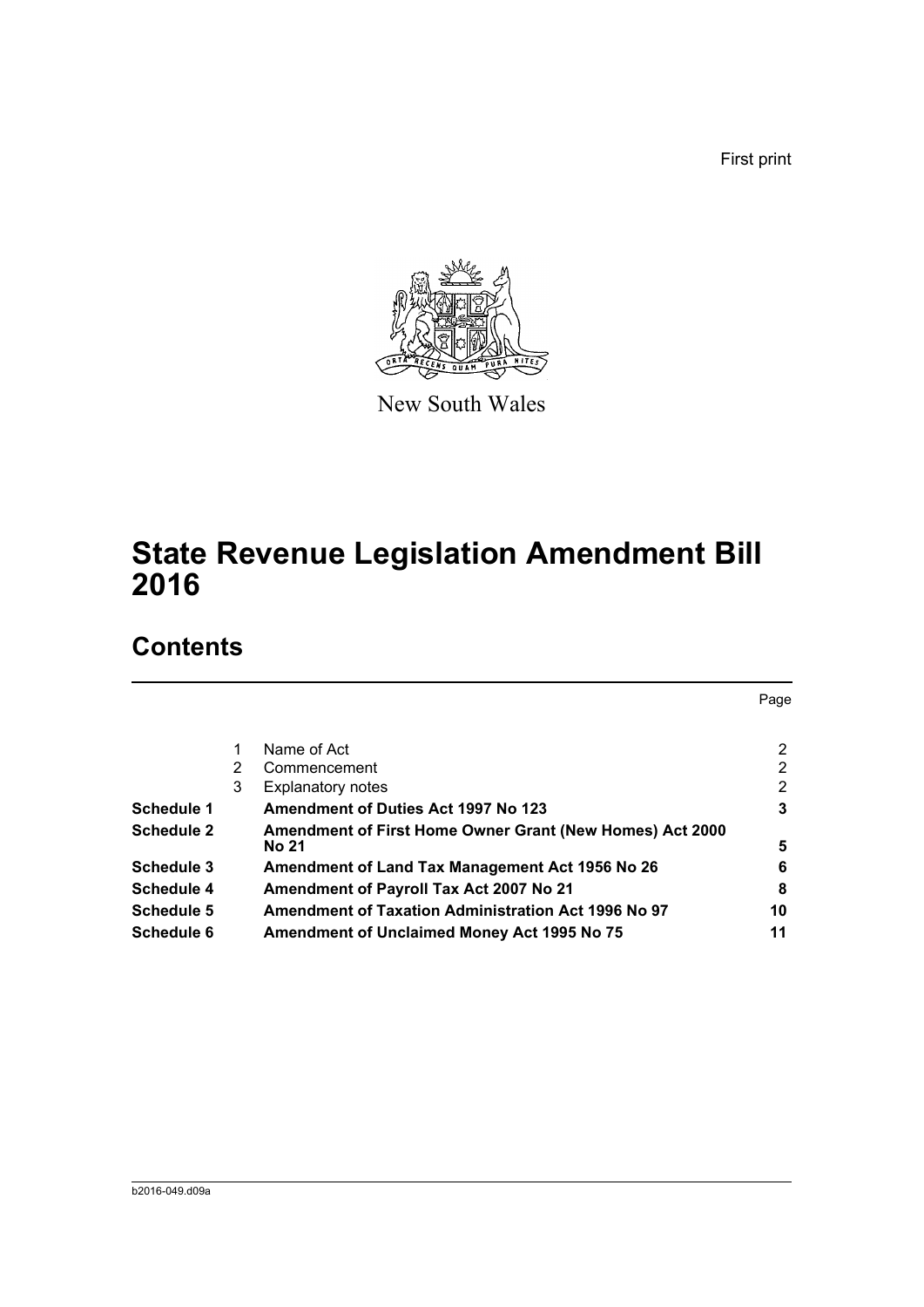

New South Wales

# **State Revenue Legislation Amendment Bill 2016**

No , 2016

## **A Bill for**

An Act to make miscellaneous changes to certain State revenue legislation.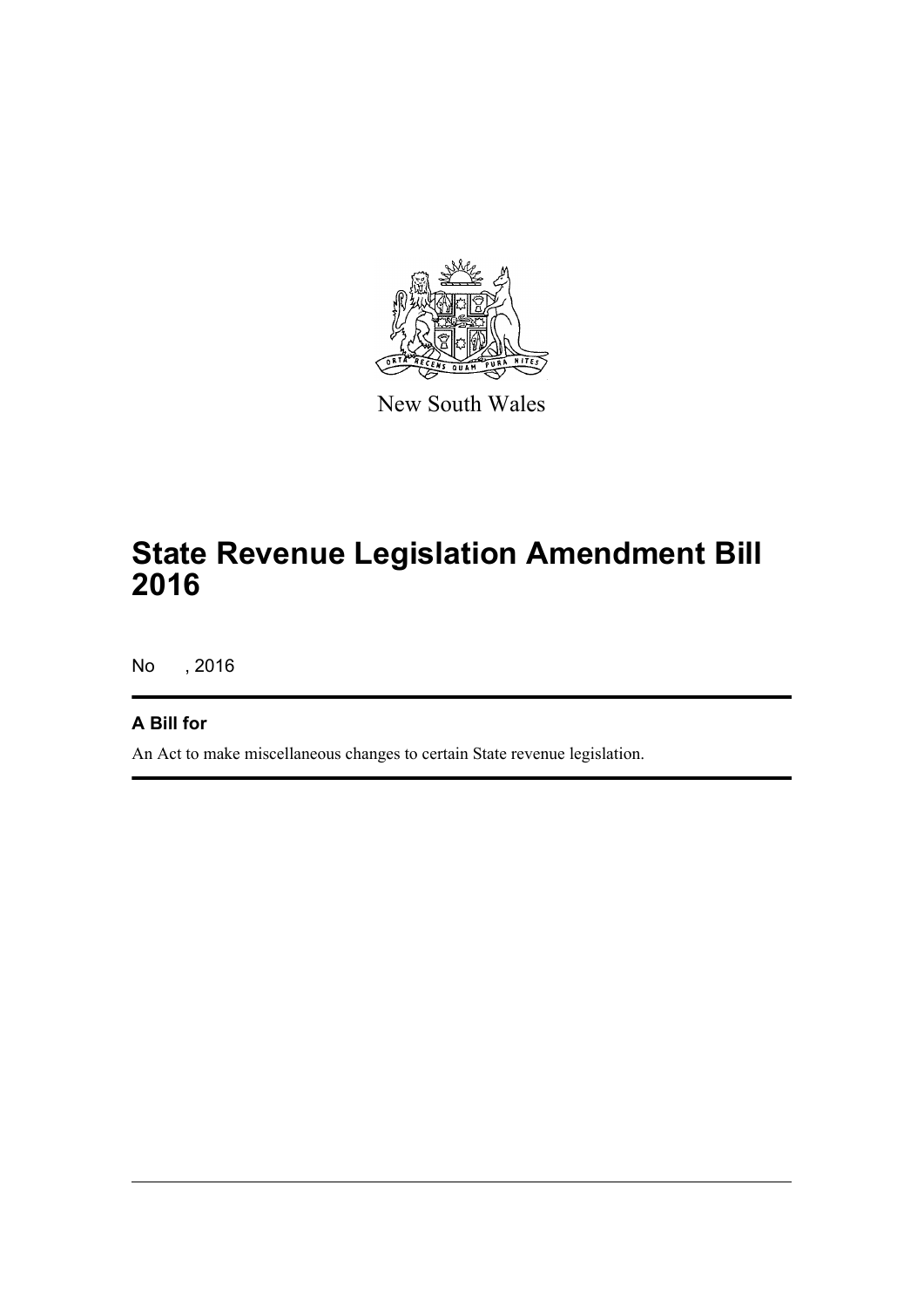State Revenue Legislation Amendment Bill 2016 [NSW]

<span id="page-4-2"></span><span id="page-4-1"></span><span id="page-4-0"></span>

| Name of Act                                                                                                                                                    |                                            |  |
|----------------------------------------------------------------------------------------------------------------------------------------------------------------|--------------------------------------------|--|
| This Act is the <i>State Revenue Legislation Amendment Act 2016</i> .                                                                                          | 3                                          |  |
| Commencement                                                                                                                                                   | 4                                          |  |
| This Act commences on the date of assent to this Act, except as provided by<br>subsections $(2)$ and $(3)$ .                                                   | 5<br>6                                     |  |
| Schedule 1 (other than Schedule 1 $[1]$ ) is taken to have commenced on the day on<br>(2)<br>which the Bill for this Act was first introduced into Parliament. | 7<br>8                                     |  |
| (3)<br>Schedules 1 [1] and 2 commence, or are taken to have commenced, on 1 July 2016.                                                                         | 9                                          |  |
| <b>Explanatory notes</b>                                                                                                                                       |                                            |  |
| The matter appearing under the heading "Explanatory note" in any of the Schedules<br>does not form part of this Act.                                           | 11<br>12                                   |  |
|                                                                                                                                                                | The Legislature of New South Wales enacts: |  |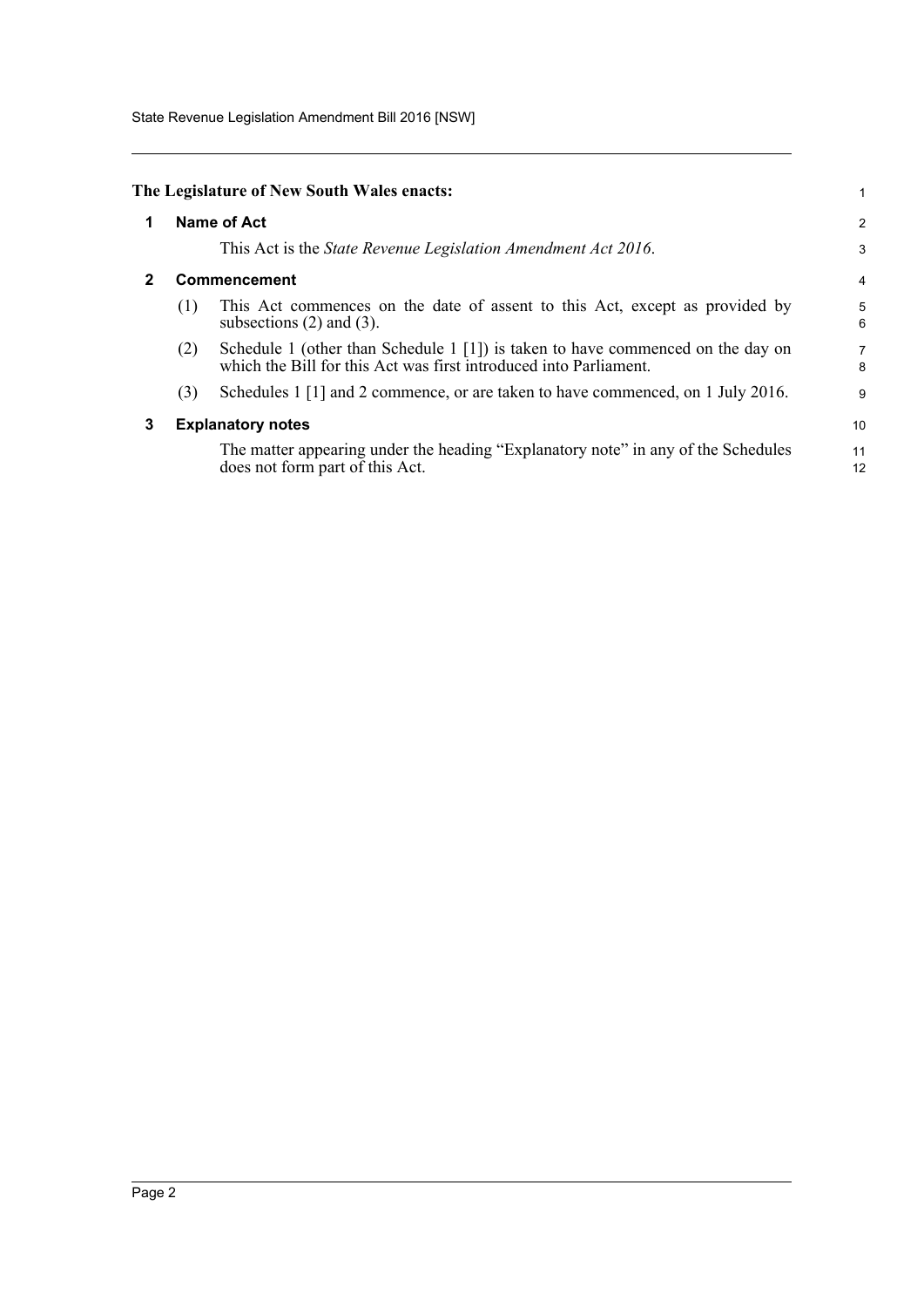<span id="page-5-0"></span>

|       | <b>Schedule 1</b>                                                                       |                                     |     | <b>Amendment of Duties Act 1997 No 123</b>                                                                                                                                                                                                                                                                                                       | 1                          |
|-------|-----------------------------------------------------------------------------------------|-------------------------------------|-----|--------------------------------------------------------------------------------------------------------------------------------------------------------------------------------------------------------------------------------------------------------------------------------------------------------------------------------------------------|----------------------------|
| [1]   |                                                                                         |                                     |     | <b>Section 80A Definitions</b>                                                                                                                                                                                                                                                                                                                   | 2                          |
|       |                                                                                         |                                     |     | Omit the definition of <i>substantially renovated home</i> . Insert instead:                                                                                                                                                                                                                                                                     | 3                          |
|       |                                                                                         |                                     |     | substantially renovated home has the same meaning as in the First Home<br>Owner Grant (New Homes) Act 2000.                                                                                                                                                                                                                                      | 4<br>5                     |
| $[2]$ |                                                                                         | <b>Chapter 11, heading</b>          |     |                                                                                                                                                                                                                                                                                                                                                  | 6                          |
|       |                                                                                         |                                     |     | Omit "from duty". Insert instead "and concessions".                                                                                                                                                                                                                                                                                              | 7                          |
| $[3]$ |                                                                                         |                                     |     | <b>Section 273A Definitions</b>                                                                                                                                                                                                                                                                                                                  | 8                          |
|       |                                                                                         |                                     |     | Omit section 273A (2). Insert instead:                                                                                                                                                                                                                                                                                                           | 9                          |
|       |                                                                                         | (2)                                 |     | A reference in this Part to anything done by or held by a unit trust scheme<br>(including any voting control held by a unit trust scheme):                                                                                                                                                                                                       | 10<br>11                   |
|       |                                                                                         |                                     | (a) | is a reference to anything done by or held by a trustee of the unit trust<br>scheme as trustee of that unit trust scheme, and                                                                                                                                                                                                                    | 12<br>13                   |
|       |                                                                                         |                                     | (b) | in the case of a unit trust scheme that is a managed investment scheme—<br>includes a reference to anything done by or held by a custodian of the<br>trustee of the managed investment scheme as custodian of the trustee of<br>that scheme.                                                                                                     | 14<br>15<br>16<br>17       |
| [4]   |                                                                                         | <b>Section 273BA</b>                |     |                                                                                                                                                                                                                                                                                                                                                  | 18                         |
|       |                                                                                         |                                     |     | Insert after section 273B:                                                                                                                                                                                                                                                                                                                       | 19                         |
|       | 273BA<br>Concession for agreements connected to corporate consolidation<br>transactions |                                     |     | 20<br>21                                                                                                                                                                                                                                                                                                                                         |                            |
|       |                                                                                         | (1)                                 |     | Duty chargeable under this Act on an agreement for the sale or transfer of<br>securities is to be reduced if the Chief Commissioner is satisfied that any<br>transfer to which the agreement applies is a corporate consolidation<br>transaction.                                                                                                | 22<br>23<br>24<br>25       |
|       |                                                                                         | (2)                                 |     | The dutiable value of the agreement is, for the purposes of charging duty under<br>this Act, to be reduced by the dutiable value of the transfer that the Chief<br>Commissioner is satisfied is a corporate consolidation transaction.                                                                                                           | 26<br>27<br>28             |
|       |                                                                                         | (3)                                 |     | Section 273 does not apply to the agreement.                                                                                                                                                                                                                                                                                                     | 29                         |
| [5]   |                                                                                         |                                     |     | Section 273D Corporate consolidation transaction                                                                                                                                                                                                                                                                                                 | 30                         |
|       |                                                                                         |                                     |     | Omit "dutiable transaction or an acquisition of an interest in a landholder (within the<br>meaning of Chapter 4)" from section 273D (1).                                                                                                                                                                                                         | 31<br>32                   |
|       |                                                                                         | of Chapter 4),".                    |     | Insert instead "transfer, or an acquisition of an interest in a landholder (within the meaning                                                                                                                                                                                                                                                   | 33<br>34                   |
| [6]   |                                                                                         | Section 273D (1) (b)                |     |                                                                                                                                                                                                                                                                                                                                                  | 35                         |
|       |                                                                                         | Omit the paragraph. Insert instead: |     |                                                                                                                                                                                                                                                                                                                                                  |                            |
|       |                                                                                         |                                     | (b) | is any of the following:                                                                                                                                                                                                                                                                                                                         | 37                         |
|       |                                                                                         |                                     |     | a transfer of securities of the affected corporation to, or an<br>(i)<br>acquisition of those securities by, the head corporation for which<br>the only consideration given by the head corporation is the issue<br>or transfer of its securities to the person from whom the affected<br>corporation's securities were transferred or acquired, | 38<br>39<br>40<br>41<br>42 |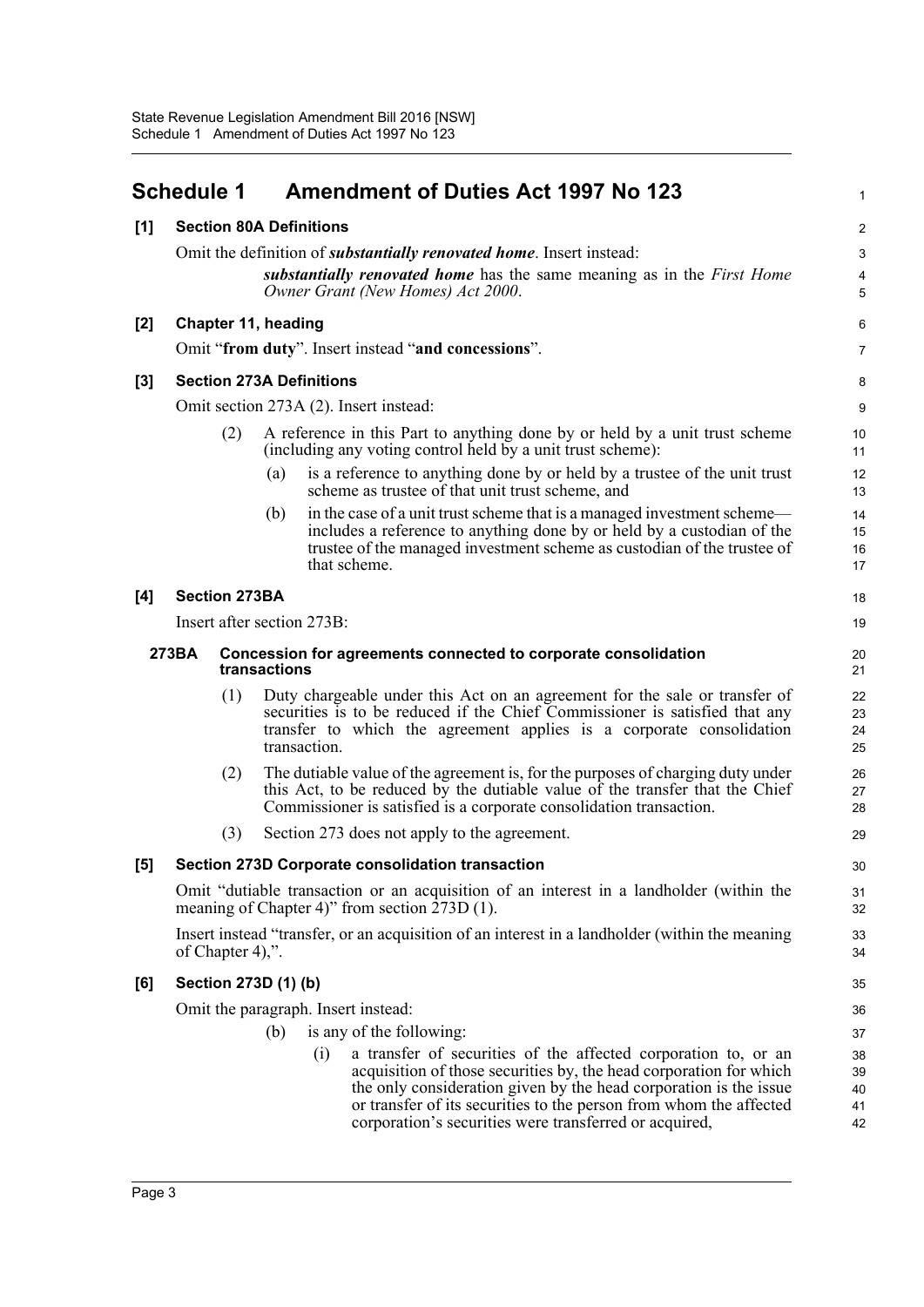**[7] Section 273D (2) and (3)**

**[8] Section 273D (2)**

|                     |                                                                                                                                                                                                                    | (ii)   | a transfer of securities of the head corporation to, or an<br>acquisition of those securities by, a holder of securities of the<br>affected corporation.                                                                                                                                                                                                                                                                                                                                                                                                                                                                 | $\mathbf{1}$<br>$\overline{\mathbf{c}}$<br>3 |
|---------------------|--------------------------------------------------------------------------------------------------------------------------------------------------------------------------------------------------------------------|--------|--------------------------------------------------------------------------------------------------------------------------------------------------------------------------------------------------------------------------------------------------------------------------------------------------------------------------------------------------------------------------------------------------------------------------------------------------------------------------------------------------------------------------------------------------------------------------------------------------------------------------|----------------------------------------------|
| $\lbrack 7 \rbrack$ | Section 273D (2) and (3)                                                                                                                                                                                           |        |                                                                                                                                                                                                                                                                                                                                                                                                                                                                                                                                                                                                                          | 4                                            |
|                     | occurring.                                                                                                                                                                                                         |        | Omit "dutiable transaction or an acquisition of an interest in a landholder" wherever                                                                                                                                                                                                                                                                                                                                                                                                                                                                                                                                    | 5<br>6                                       |
|                     |                                                                                                                                                                                                                    |        | Insert instead "transfer, or an acquisition of an interest in a landholder,".                                                                                                                                                                                                                                                                                                                                                                                                                                                                                                                                            | $\overline{7}$                               |
| [8]                 | <b>Section 273D (2)</b>                                                                                                                                                                                            |        |                                                                                                                                                                                                                                                                                                                                                                                                                                                                                                                                                                                                                          | 8                                            |
|                     |                                                                                                                                                                                                                    |        | Omit "the transaction or acquisition". Insert instead "the transfer or acquisition".                                                                                                                                                                                                                                                                                                                                                                                                                                                                                                                                     | 9                                            |
| [9]                 |                                                                                                                                                                                                                    |        | Section 273E Meaning of "corporate group"                                                                                                                                                                                                                                                                                                                                                                                                                                                                                                                                                                                | 10                                           |
|                     | Omit section 273E (5). Insert instead:                                                                                                                                                                             |        |                                                                                                                                                                                                                                                                                                                                                                                                                                                                                                                                                                                                                          | 11                                           |
|                     | (5)                                                                                                                                                                                                                |        | A transaction between:                                                                                                                                                                                                                                                                                                                                                                                                                                                                                                                                                                                                   | 12                                           |
|                     |                                                                                                                                                                                                                    | (a)    | the trustee of a corporation that is a unit trust scheme, acting as trustee<br>of the scheme, and                                                                                                                                                                                                                                                                                                                                                                                                                                                                                                                        | 13<br>14                                     |
|                     |                                                                                                                                                                                                                    | (b)    | another corporation that is a member of the same corporate group as the<br>unit trust scheme (including, if that other corporation is a unit trust<br>scheme, a trustee acting as trustee of that scheme),                                                                                                                                                                                                                                                                                                                                                                                                               | 15<br>16<br>17                               |
|                     |                                                                                                                                                                                                                    |        | is taken, for the purposes of a corporate reconstruction transaction, to be a<br>transaction between the corporations as members of the same group.                                                                                                                                                                                                                                                                                                                                                                                                                                                                      | 18<br>19                                     |
|                     | (5A)                                                                                                                                                                                                               | scheme | A reference in subsection (5) to a trustee includes, in the case of a trustee of a<br>unit trust scheme that is a managed investment scheme, a reference to a<br>custodian of the trustee of the scheme acting as custodian of the trustee of that                                                                                                                                                                                                                                                                                                                                                                       | 20<br>21<br>22<br>23                         |
|                     | <b>Explanatory note</b>                                                                                                                                                                                            |        |                                                                                                                                                                                                                                                                                                                                                                                                                                                                                                                                                                                                                          | 24<br>25                                     |
|                     | Item [1] of the proposed amendments to the Duties Act 1997 makes an amendment that is<br>consequential on item [1] of the proposed amendments to the First Home Owner Grant (New Homes)<br>Act 2000 in Schedule 2. |        |                                                                                                                                                                                                                                                                                                                                                                                                                                                                                                                                                                                                                          |                                              |
|                     |                                                                                                                                                                                                                    |        | Part 1 of Chapter 11 of the Duties Act 1997 provides for exemptions from duty for corporate<br>reconstruction transactions and corporate consolidation transactions, including transactions involving<br>unit trust schemes. References in the Part to anything done by or held by a unit trust scheme are<br>references to anything done by or held by a trustee of the unit trust scheme as trustee. Items [3] and<br>[9] extend those references, in the case of a unit trust scheme that is a managed investment scheme,<br>to ensure that they include a custodian of the trustee of the managed investment scheme. | 28<br>29<br>30<br>31<br>32<br>33             |
|                     |                                                                                                                                                                                                                    |        | Item [4] provides for a new duty concession on an agreement for the sale or transfer of securities if<br>the Chief Commissioner of State Revenue is satisfied that any transfer to which the agreement<br>applies is a corporate consolidation transaction. Item [2] makes a consequential amendment.                                                                                                                                                                                                                                                                                                                    | 34<br>35<br>36                               |
|                     |                                                                                                                                                                                                                    |        | Items [5]-[8] make amendments in the nature of statute law revision.                                                                                                                                                                                                                                                                                                                                                                                                                                                                                                                                                     | 37                                           |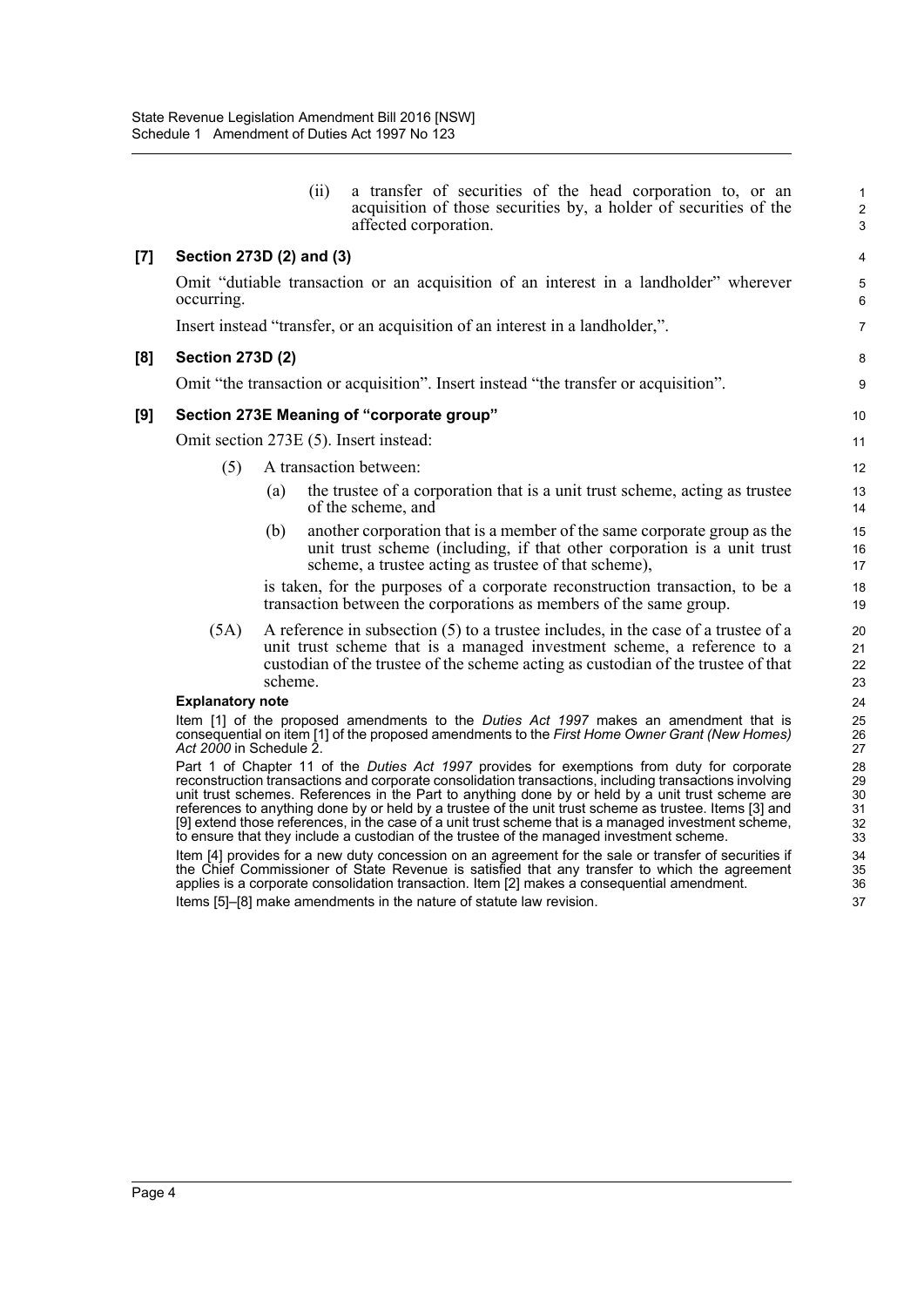### <span id="page-7-0"></span>**Schedule 2 Amendment of First Home Owner Grant (New Homes) Act 2000 No 21**

#### **[1] Section 4A New homes**

Omit section 4A (2) and (3). Insert instead:

- (2) A *substantially renovated home* is a home that:
	- (a) has been created through renovations in which all, or substantially all, of a building is removed or replaced (whether or not the renovations involve the removal or replacement of foundations, external walls, interior supporting walls, floors or staircases), and

1  $\mathcal{L}$ 

21 22

(b) as renovated, has not been previously occupied or sold as a place of residence.

#### (3) A home is a *home built to replace demolished premises* if:

- (a) the home has been built to replace demolished premises on the same land, and
- (b) the home, as built to replace the demolished premises, has not been previously occupied or sold as a place of residence, and
- (c) the owner of the home did not occupy the demolished premises as a place of residence before they were demolished.

#### **[2] Schedule 1 Savings, transitional and other provisions**

Insert after Part 12:

### **Part 13 Provisions consequent on enactment of State Revenue Legislation Amendment Act 2016**

#### **21 Application of amendment**

- (1) The amendment to section 4A made by the *State Revenue Legislation Amendment Act 2016* extends to an application for a first home owner grant made before the commencement of that amendment that, immediately before that commencement, had not been finally determined.
- (2) For the purposes of this clause, an application is not finally determined if:
	- (a) any period for bringing an appeal as of right against a decision in respect of the application has not expired (ignoring any period that may be available by way of extension of time to appeal), or
	- (b) any appeal against the decision is pending (whether or not it is an appeal brought as of right).
- (3) In this clause, a reference to an appeal includes a reference to an administrative review by the Civil and Administrative Tribunal under the *Administrative Decisions Review Act 1997*.

#### **Explanatory note**

The first home owner grant scheme under the *First Home Owner Grant (New Homes) Act 2000* applies in relation to new homes, including substantially renovated homes and homes built to replace demolished premises. Item [1] of the proposed amendments to that Act replaces the definitions of *substantially renovated home* and *home built to replace demolished premises*, removing the current requirement for the sale of the home to be a taxable supply under the *A New Tax System (Goods and Services Tax) Act 1999* of the Commonwealth. Item [1] of the proposed amendments to the *Duties Act 1997* in Schedule 1 makes a consequential amendment to that Act.

Item [2] makes an amendment of a transitional nature consequent on the enactment of the amendment proposed to be made by item [1].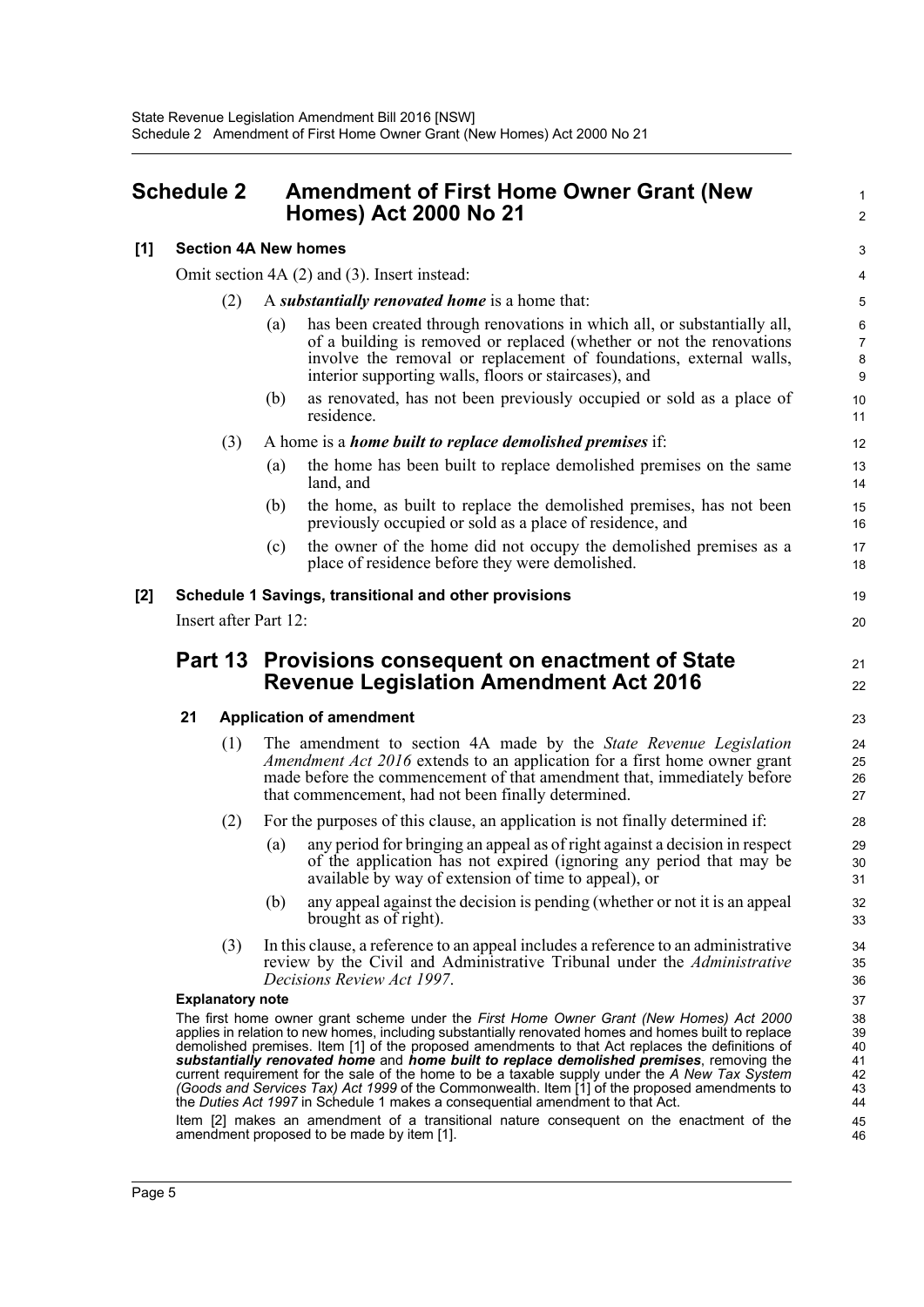## <span id="page-8-0"></span>**Schedule 3 Amendment of Land Tax Management Act 1956 No 26**

#### **[1] Schedule 1A Principal place of residence exemption**

Omit clause 6 (3) (b). Insert instead:

(b) if, after the person became owner and before the building or other works physically commence, the land is used and occupied for residential purposes by another person—4 tax years immediately following the tax year in which the other person ceases to use and occupy the land for those purposes.

1  $\overline{2}$ 

35 36

37 38

#### **[2] Schedule 1A, clause 6 (4)**

Insert after clause 6 (3):

- (4) Without limiting subclause (3) (a):
	- this clause does not apply in respect of the assessment of a person's ownership of land in a period referred to in subclause (3) (b) unless the Chief Commissioner is satisfied that, by the end of the first of the 4 tax years concerned:
		- (i) the building or other works will be, or have been, physically commenced, or
		- (ii) significant steps will be, or have been, taken to enable those works to physically commence, and
	- (b) if the building or other works are not physically commenced by the end of that tax year (or the Chief Commissioner is not satisfied that, by the end of that tax year, significant steps have been taken to enable those works to physically commence):
		- (i) the principal place of residence exemption applying by operation of this clause to the land is taken not to have applied to the land in respect of that tax year (unless subclause  $(3)$  (a) applied to the assessment in that tax year), and
		- (ii) land tax liability is to be assessed or reassessed accordingly.

#### **[3] Schedule 1A, clause 6 (6A)**

Insert after clause 6 (6):

(6A) For the purposes of section 9 (3) (c) of the *Taxation Administration Act 1996*, any reassessment under this clause is authorised to be made more than 5 years after the initial assessment.

#### **[4] Schedule 2 Savings and transitional provisions**

Insert after Part 28:

## **Part 29 Provisions consequent on enactment of State Revenue Legislation Amendment Act 2016**

#### **59 General application of amendments**

The amendments made to this Act by the *State Revenue Legislation Amendment Act 2016* apply to the assessment of land tax liability in respect of the 2017 land tax year and subsequent land tax years.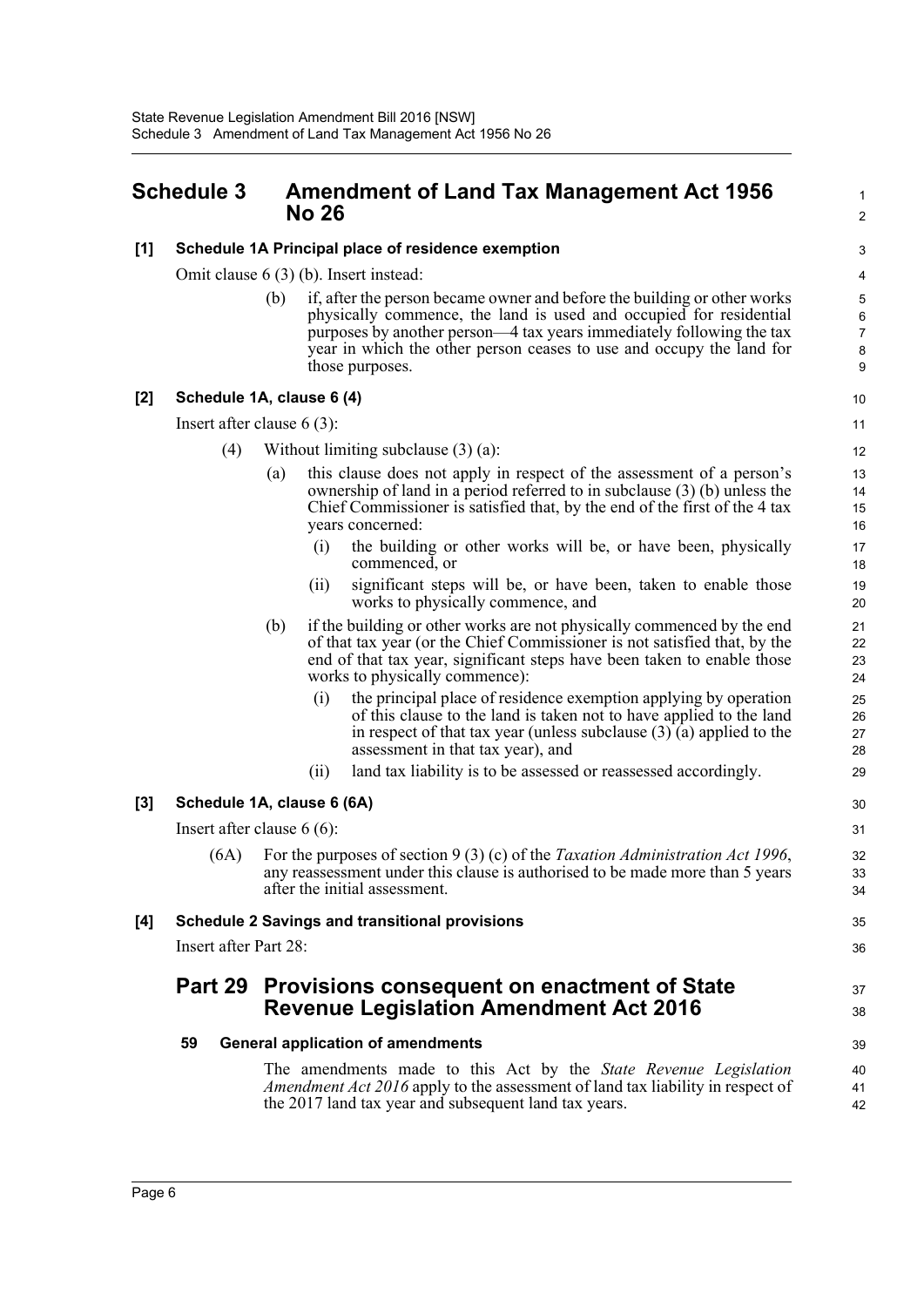#### **Explanatory note**

Clause 6 of Schedule 1A to the *Land Tax Management Act 1956* (*the LTM Act*) enables the owner of unoccupied land to claim the land as his or her principal place of residence (*PPR*), for the purposes of the PPR exemption, if the owner intends to use and occupy the land as his or her PPR and intends to carry out, or is carrying out, building or other works necessary to facilitate that use and occupation. The period during which unoccupied land may be assessed as a PPR under clause 6 is limited to:

- (a) 4 tax years immediately following the year in which the owner became owner of the land, or
- (b) if the land is used and occupied for residential purposes by a person other than the owner (for example, a tenant) at any time after the owner became the owner—4 tax years immediately following the tax year in which the works are physically commenced on the land.

Item [1] of the proposed amendments to the LTM Act changes the period applying if the land is used and occupied by a person other than the owner to a period of 4 tax years immediately following the tax year in which the person ceases to use and occupy the land for residential purposes.

Item [2] ensures that, if the land is used and occupied by a person other than the owner after the owner became the owner, the owner is only entitled to claim the unoccupied land as his or her PPR if the Chief Commissioner of State Revenue is satisfied that, by the end of the first of the 4 tax years concerned, the works will be, or have been, physically commenced (or significant steps will be, or have been, taken to enable those works to physically commence).

Item [2] also ensures that, if the works have not physically commenced by the end of that first tax year (or the Chief Commissioner is not satisfied that, by the end of that first tax year, significant steps enabling the works to physically commence have been taken), the PPR exemption can be taken not to have applied. Land tax liability is to be assessed or reassessed accordingly.

Item [3] authorises any reassessment under clause 6 of Schedule 1A to the LTM Act to be made more than 5 years after the initial assessment of liability to pay land tax. Generally, the *Taxation Administration Act 1996* prevents the Chief Commissioner from making a reassessment of a tax liability more than 5 years after the initial assessment of the liability. Item [3] will particularly assist in ensuring land tax is recovered in the case of a PPR exemption that is revoked under clause 6 (5) of Schedule 1A to the LTM Act. Clause 6 (5) revokes any PPR exemption applying because a person has claimed unoccupied land as his or her PPR if the person fails to actually use and occupy the land as his or her PPR by the end of the applicable 4 tax years (and to continue to do so for a period of at least 6 months).

Item [4] makes an amendment of a transitional nature consequent on the enactment of the other amendments proposed to be made by Schedule 3.

1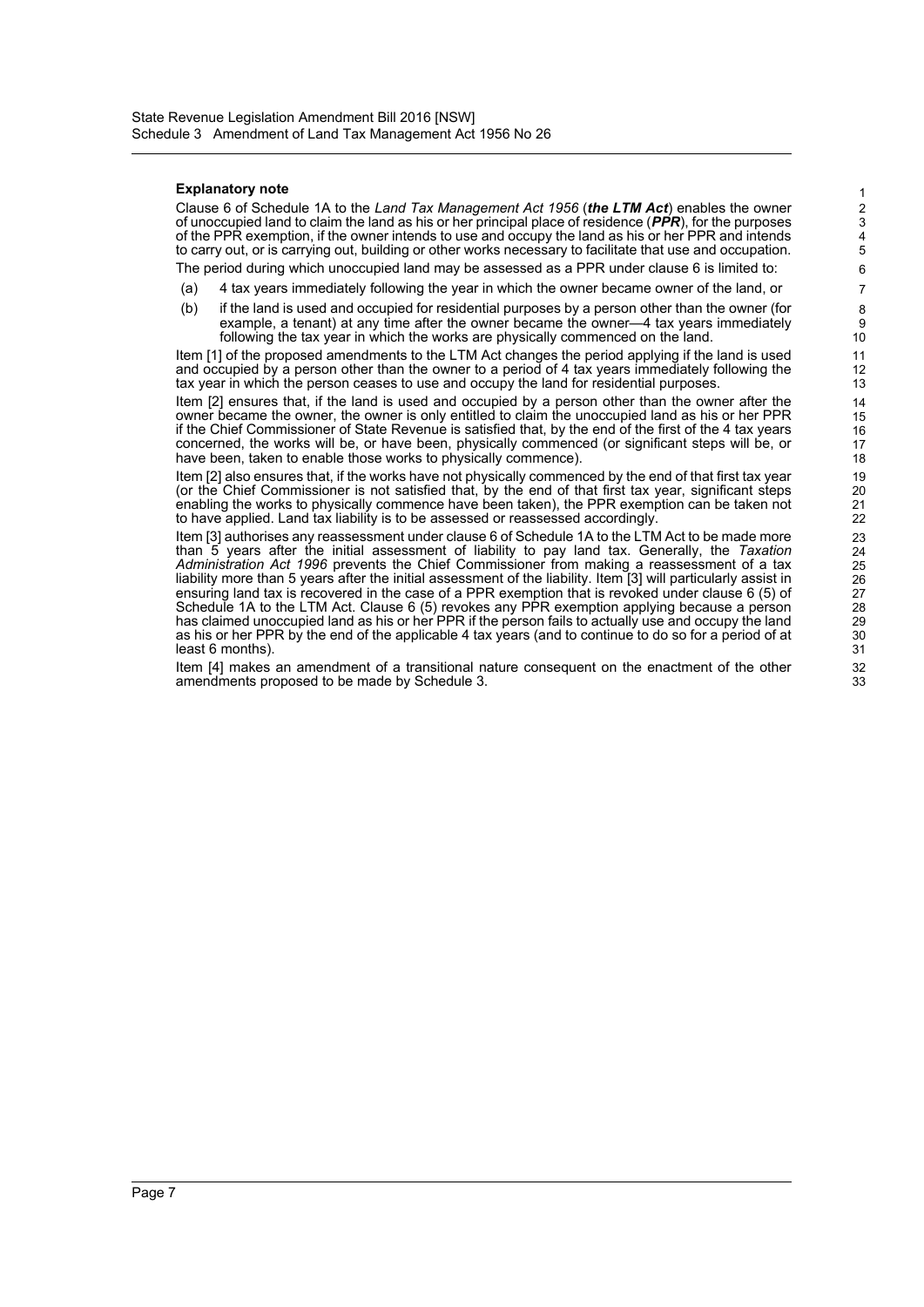<span id="page-10-0"></span>

|       | <b>Schedule 4</b>     |             | <b>Amendment of Payroll Tax Act 2007 No 21</b>                                                                                                                                                                                                  | $\mathbf{1}$   |
|-------|-----------------------|-------------|-------------------------------------------------------------------------------------------------------------------------------------------------------------------------------------------------------------------------------------------------|----------------|
| [1]   |                       |             | Section 59 Local government business entities                                                                                                                                                                                                   | $\overline{2}$ |
|       |                       |             | Omit section 59 $(1)$ $(a)$ . Insert instead:                                                                                                                                                                                                   | 3              |
|       |                       |             | by a wholly-owned subsidiary of a council or of 2 or more councils, and<br>(a)                                                                                                                                                                  | 4              |
| [2]   |                       |             | Section 59 (1) (b) and (2)                                                                                                                                                                                                                      | 5              |
|       |                       |             | Insert "or councils" after "the council" wherever occurring.                                                                                                                                                                                    | 6              |
| $[3]$ |                       |             | Section 59 (3) and (4)                                                                                                                                                                                                                          | 7              |
|       |                       |             | Insert after section 59 $(2)$ :                                                                                                                                                                                                                 | 8              |
|       |                       | (3)         | In this section:                                                                                                                                                                                                                                | 9              |
|       |                       |             | <b><i>council</i></b> has the same meaning as in the <i>Local Government Act 1993</i> .                                                                                                                                                         | 10             |
|       |                       |             | <i>wholly-owned subsidiary</i> has the same meaning as in the <i>Corporations Act</i><br>2001 of the Commonwealth.                                                                                                                              | 11<br>12       |
|       |                       | (4)         | In this section, a reference to a wholly-owned subsidiary of 2 or more councils                                                                                                                                                                 | 13             |
|       |                       |             | is a reference to a body corporate that, if the councils were a single council,<br>would be a wholly-owned subsidiary of the single council.                                                                                                    | 14<br>15       |
| [4]   |                       |             | <b>Schedule 2 NSW specific provisions</b>                                                                                                                                                                                                       | 16             |
|       |                       |             | Omit "Director-General of the Department of Education and Training" wherever occurring<br>in clauses $5(5)(c)$ and $6(1)(a)$ and $(b)$ .                                                                                                        | 17<br>18       |
|       |                       |             | Insert instead "Secretary of the Department of Education".                                                                                                                                                                                      | 19             |
| [5]   |                       |             | Schedule 2, clause 9                                                                                                                                                                                                                            | 20             |
|       |                       | functions". | Omit "staff employed under Chapter 1A of the Public Sector Employment and Management<br>Act 2002 in the Government Service to enable the Home Care Service to exercise its                                                                      | 21<br>22<br>23 |
|       |                       |             | Insert instead "members of staff of the Home Care Service".                                                                                                                                                                                     | 24             |
| [6]   | Schedule 2, clause 10 |             |                                                                                                                                                                                                                                                 | 25             |
|       |                       |             | Omit "Director-General of the Department of Health". Insert instead "Health Secretary".                                                                                                                                                         | 26             |
| $[7]$ |                       |             | Schedule 2, clause 10 (2)                                                                                                                                                                                                                       | 27             |
|       |                       |             | Insert at the end of clause 10:                                                                                                                                                                                                                 | 28             |
|       |                       | (2)         | In this clause:                                                                                                                                                                                                                                 | 29             |
|       |                       |             | <b>Health Secretary</b> has the same meaning as in the Health Services Act 1997.                                                                                                                                                                | 30             |
| [8]   |                       |             | Schedule 2, clause 14                                                                                                                                                                                                                           | 31             |
|       |                       |             | Omit the clause. Insert instead:                                                                                                                                                                                                                | 32             |
|       | 14                    |             | Application of Act to certain Public Service agencies                                                                                                                                                                                           | 33             |
|       |                       | (1)         | This clause applies in relation to any Public Service agency in which staff are<br>employed under Part 4 of the Government Sector Employment Act 2013 to<br>enable a statutory body to exercise its functions.                                  | 34<br>35<br>36 |
|       |                       | (2)         | For the purposes of this Act, each Public Service agency to which this clause<br>applies is taken to be a separate employer with respect to the matters specified<br>in subclause (3). If the agency concerned comprises separate parts each of | 37<br>38<br>39 |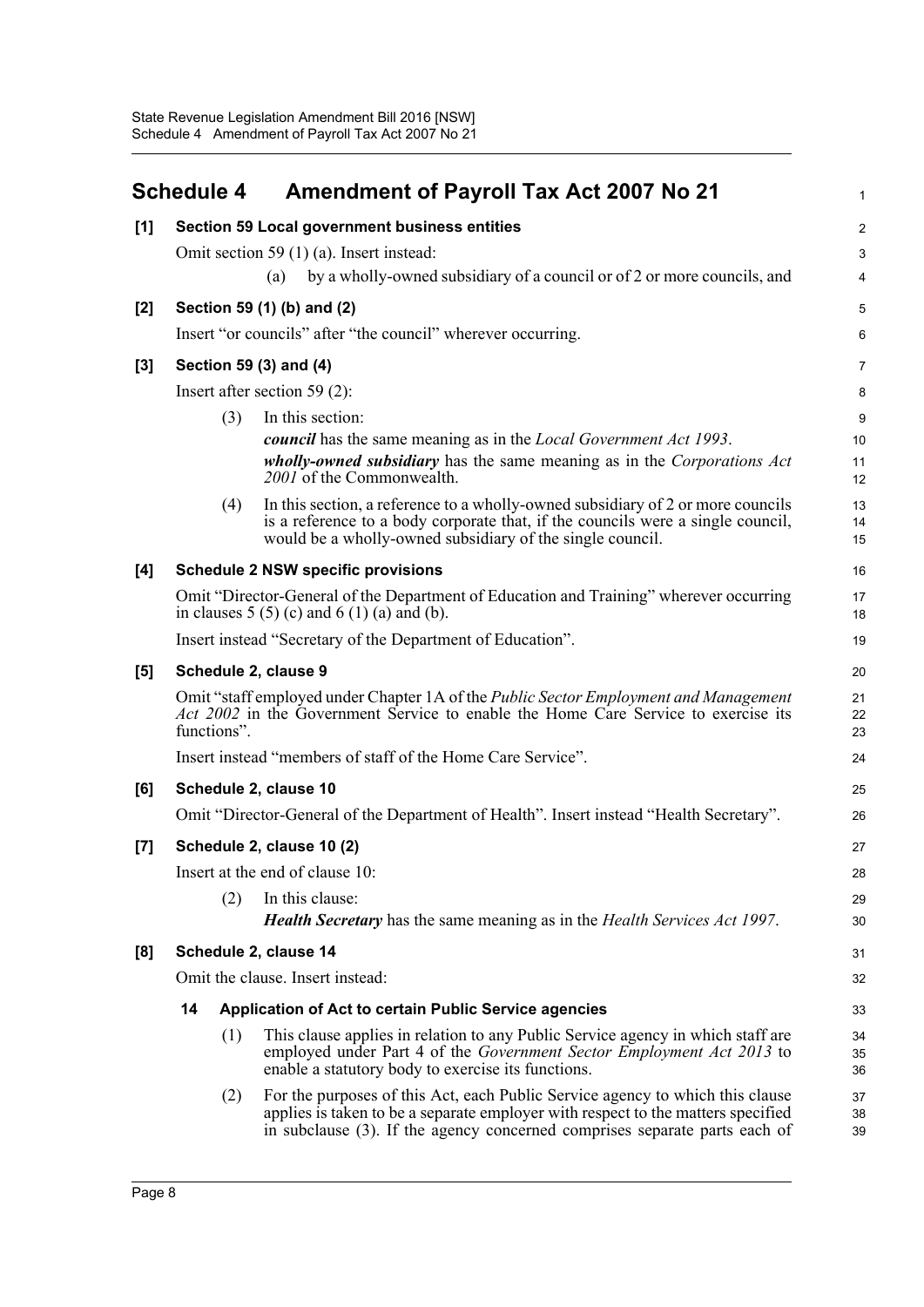which is assigned to a different statutory body, each such part of the agency is taken to be a separate employer with respect to the matters specified in subclause (3) in so far as they relate to that part.

- (3) The matters that are specified for the purposes of subclause (2) are as follows:
	- (a) the wages paid or payable to the staff of the agency or part of the agency,
	- (b) any fees or other remuneration paid or payable to the members of the board or other governing body of the statutory body to which the staff of the agency (or part of the agency) are assigned,
	- (c) any amount paid or payable under a relevant contract (within the meaning of Division 7 of Part 3 of this Act) entered into by the statutory body concerned.
- (4) In this clause:

*Public Service agency* has the same meaning as in the *Government Sector Employment Act 2013*.

#### **Explanatory note**

Section 59 of the *Payroll Tax Act 2007* exempts a wholly-owned subsidiary of a local council from liability to pay payroll tax on wages that are paid or payable to a person for an activity conducted for the council. Items [1]–[3] of the proposed amendments to that Act extend that exemption to a body corporate wholly owned by 2 or more local councils if the wages are paid or payable to a person for an activity conducted for those councils.

Items [4]–[8] make amendments in the nature of statute law revision that are consequent on the enactment of the *Government Sector Employment Act 2013*.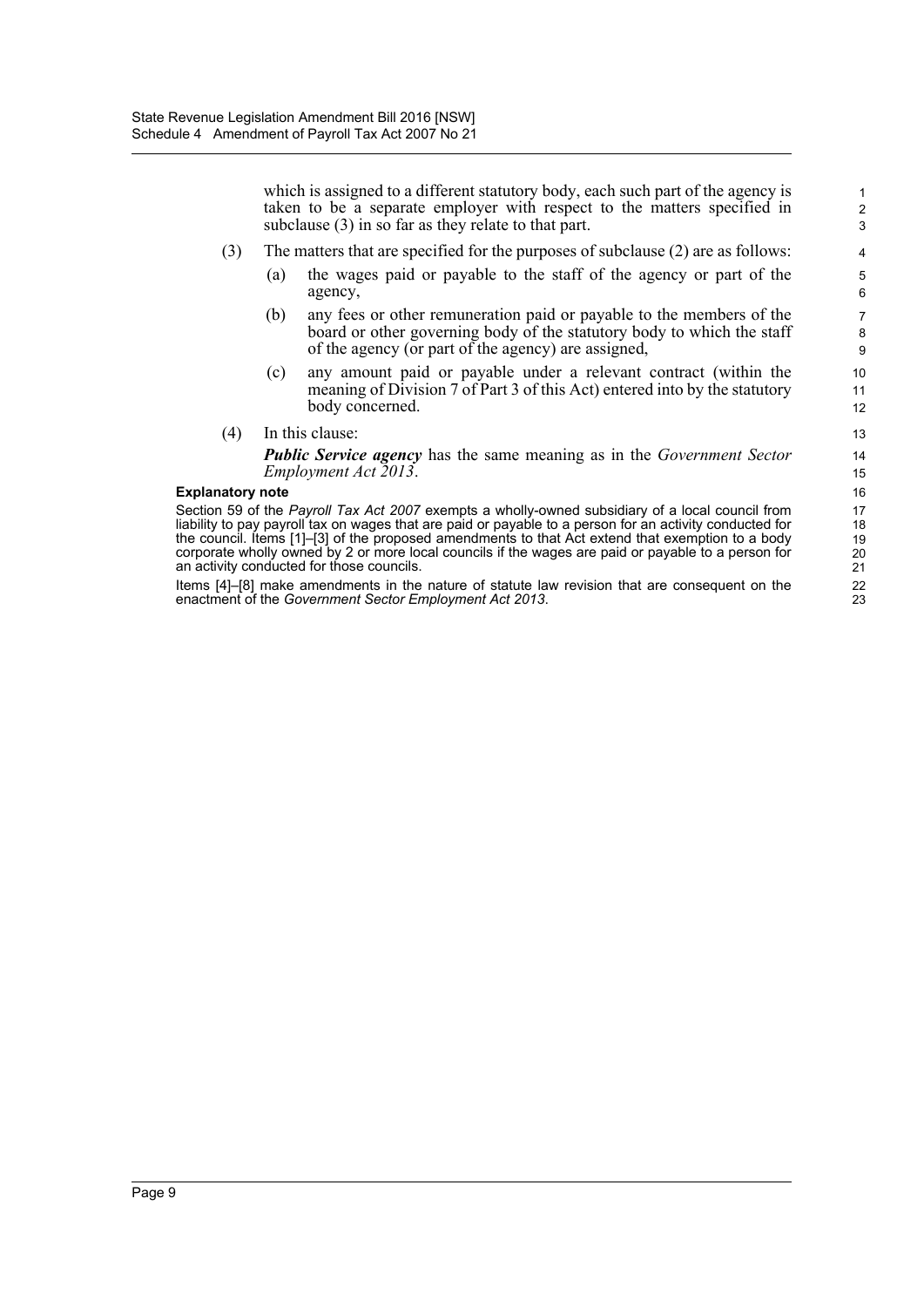### <span id="page-12-0"></span>**Schedule 5 Amendment of Taxation Administration Act 1996 No 97**

### $\mathfrak{p}$ 3 4 5 6 7 8

22 23

24 25

1

#### **[1] Section 105 Payment of interest**

Insert at the end of the section:

- (2) The requirement under this section to pay interest on an amount refunded to the taxpayer extends, subject to section 19, to an amount of land tax or payroll tax paid by and refunded to any other member of a group to which the taxpayer belongs if:
	- (a) (as a consequence of the objection of the taxpayer being allowed in whole or in part or the review being successful) the Chief Commissioner makes a reassessment of the amount of land tax or payroll tax the other member of the group is liable to pay, and
	- (b) the reassessment shows that the other member of the group is entitled to the refund.
- (3) In this section:
	- *group* has the same meaning as in:
	- (a) section 29 (7) of the *Land Tax Management Act 1956*, in the case of land tax, or
	- (b) the *Payroll Tax Act 2007*, in the case of payroll tax.

*land tax* has the same meaning as in the *Land Tax Management Act 1956*. *payroll tax* has the same meaning as in the *Payroll Tax Act 2007*.

#### **[2] Schedule 1 Savings, transitional and other provisions**

Insert after Part 13:

## **Part 14 Provisions arising from enactment of State Revenue Legislation Amendment Act 2016**

#### **43 Requirement to pay interest on refund to member of group**

Section 105 (2) and (3), as inserted by the *State Revenue Legislation Amendment Act 2016*, extend to an amount of land tax or payroll tax paid by a taxpayer before the commencement of those provisions (but do not apply in relation to a reassessment that is made before the commencement of those provisions of the amount of land tax or payroll tax the taxpayer is liable to pay).

#### **Explanatory note**

The *Taxation Administration Act 1996* requires the Chief Commissioner of State Revenue to pay interest on an amount refunded to a taxpayer following a successful objection or review. Item [1] of the proposed amendments to that Act extends that requirement to any other member of a group to which the taxpayer belongs under the *Land Tax Management Act 1956* or the *Payroll Tax Act 2007* if, as a result of that successful objection or review, the Chief Commissioner makes a reassessment to refund land tax or payroll tax to the other member of the group.

Item [2] makes an amendment of a savings and transitional nature consequent on the enactment of the amendment proposed to be made by item [1].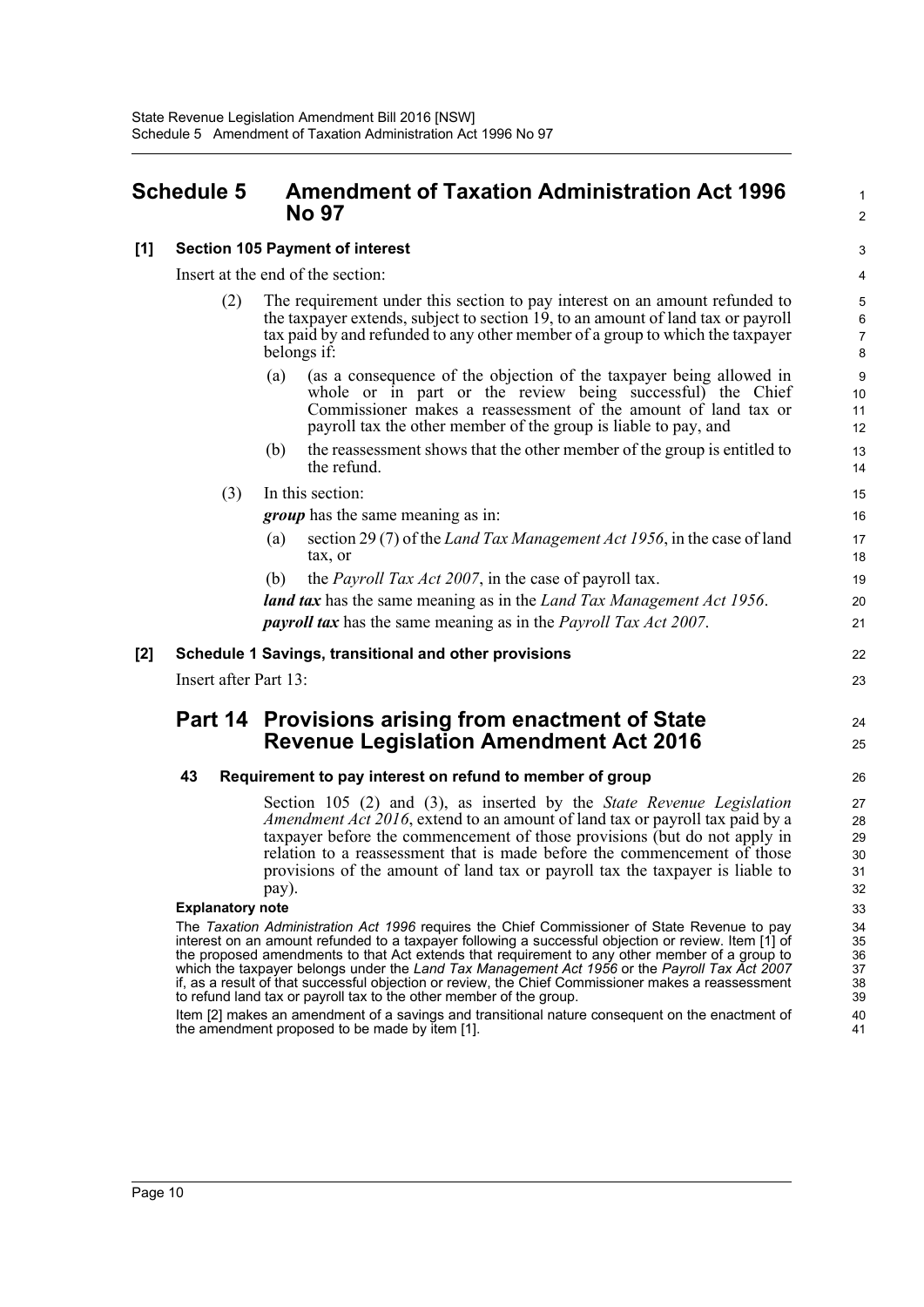<span id="page-13-0"></span>

|     | <b>Schedule 6</b>                                                      | <b>Amendment of Unclaimed Money Act 1995 No 75</b>                                                                                                                                                                                                                                                                                                                                                                                                                                                                                                                                                                                                                                                                                                                                                                                                                                                                 | $\mathbf{1}$                                             |
|-----|------------------------------------------------------------------------|--------------------------------------------------------------------------------------------------------------------------------------------------------------------------------------------------------------------------------------------------------------------------------------------------------------------------------------------------------------------------------------------------------------------------------------------------------------------------------------------------------------------------------------------------------------------------------------------------------------------------------------------------------------------------------------------------------------------------------------------------------------------------------------------------------------------------------------------------------------------------------------------------------------------|----------------------------------------------------------|
| [1] | <b>Section 3 Definitions</b>                                           |                                                                                                                                                                                                                                                                                                                                                                                                                                                                                                                                                                                                                                                                                                                                                                                                                                                                                                                    | $\overline{2}$                                           |
|     |                                                                        | Omit ", 13B or 13BA" from the definition of <i>return</i> . Insert instead "or 13B".                                                                                                                                                                                                                                                                                                                                                                                                                                                                                                                                                                                                                                                                                                                                                                                                                               | 3                                                        |
| [2] | Section 10 Return and payment of unclaimed money to Chief Commissioner |                                                                                                                                                                                                                                                                                                                                                                                                                                                                                                                                                                                                                                                                                                                                                                                                                                                                                                                    |                                                          |
|     |                                                                        | Insert after section $10(1A)$ :                                                                                                                                                                                                                                                                                                                                                                                                                                                                                                                                                                                                                                                                                                                                                                                                                                                                                    | $\overline{5}$                                           |
|     | (IAA)                                                                  | An enterprise may include, in any return that it is required to lodge under this<br>section, particulars of money that is not unclaimed money because it does not<br>exceed \$100 and section $9(3)(c)$ applies to it. In any such case, the money is<br>to be treated as unclaimed money for the purposes of this Part (other than<br>subsections (1) and (1A) and section 12 (1)) and Parts 4 and 5.                                                                                                                                                                                                                                                                                                                                                                                                                                                                                                             | 6<br>7<br>$\bf 8$<br>$9\,$<br>10                         |
| [3] |                                                                        | Section 12 Publication of information relating to unclaimed money                                                                                                                                                                                                                                                                                                                                                                                                                                                                                                                                                                                                                                                                                                                                                                                                                                                  | 11                                                       |
|     |                                                                        | Omit section 12 (1A) (a). Insert instead:                                                                                                                                                                                                                                                                                                                                                                                                                                                                                                                                                                                                                                                                                                                                                                                                                                                                          | 12                                                       |
|     |                                                                        | the existence of each sum of unclaimed money that:<br>(a)                                                                                                                                                                                                                                                                                                                                                                                                                                                                                                                                                                                                                                                                                                                                                                                                                                                          | 13                                                       |
|     |                                                                        | does not exceed \$100 and is specified in a return under<br>(i)                                                                                                                                                                                                                                                                                                                                                                                                                                                                                                                                                                                                                                                                                                                                                                                                                                                    | 14                                                       |
|     |                                                                        | section 10 (1AA) and paid to the Chief Commissioner, or<br>is paid to the Treasurer under section 14 of the Legal Profession<br>(i)                                                                                                                                                                                                                                                                                                                                                                                                                                                                                                                                                                                                                                                                                                                                                                                | 15<br>16                                                 |
|     |                                                                        | Uniform Law Application Act 2014 or section 26 of the Trustee<br><i>Companies Act 1964</i> (which relate to unclaimed money),                                                                                                                                                                                                                                                                                                                                                                                                                                                                                                                                                                                                                                                                                                                                                                                      | 17<br>18                                                 |
| [4] |                                                                        | <b>Section 18 Time for application</b>                                                                                                                                                                                                                                                                                                                                                                                                                                                                                                                                                                                                                                                                                                                                                                                                                                                                             | 19                                                       |
|     |                                                                        | Insert at the end of the section:                                                                                                                                                                                                                                                                                                                                                                                                                                                                                                                                                                                                                                                                                                                                                                                                                                                                                  | 20                                                       |
|     | (2)                                                                    | The Chief Commissioner may permit an application in accordance with<br>section 17 to be lodged after the owner's right to the money has been<br>extinguished.                                                                                                                                                                                                                                                                                                                                                                                                                                                                                                                                                                                                                                                                                                                                                      | 21<br>22<br>23                                           |
| [5] |                                                                        | Section 26A Recovery of money wrongly paid                                                                                                                                                                                                                                                                                                                                                                                                                                                                                                                                                                                                                                                                                                                                                                                                                                                                         | 24                                                       |
|     |                                                                        | Omit "Limitation Act 1969.)" from section 26A (1). Insert instead "Limitation Act 1969).".                                                                                                                                                                                                                                                                                                                                                                                                                                                                                                                                                                                                                                                                                                                                                                                                                         | 25                                                       |
| [6] |                                                                        | Schedule 2 Savings, transitional and other provisions                                                                                                                                                                                                                                                                                                                                                                                                                                                                                                                                                                                                                                                                                                                                                                                                                                                              | 26                                                       |
|     | Insert after Part 9:                                                   |                                                                                                                                                                                                                                                                                                                                                                                                                                                                                                                                                                                                                                                                                                                                                                                                                                                                                                                    | 27                                                       |
|     |                                                                        | Part 10 Provisions consequent on enactment of State                                                                                                                                                                                                                                                                                                                                                                                                                                                                                                                                                                                                                                                                                                                                                                                                                                                                | 28                                                       |
|     |                                                                        | <b>Revenue Legislation Amendment Act 2016</b>                                                                                                                                                                                                                                                                                                                                                                                                                                                                                                                                                                                                                                                                                                                                                                                                                                                                      | 29                                                       |
|     | 18                                                                     | Time for application                                                                                                                                                                                                                                                                                                                                                                                                                                                                                                                                                                                                                                                                                                                                                                                                                                                                                               | 30                                                       |
|     |                                                                        | Section 18 (2), as inserted by the State Revenue Legislation Amendment Act<br>2016, extends to money paid to the Chief Commissioner before the<br>commencement of that provision.                                                                                                                                                                                                                                                                                                                                                                                                                                                                                                                                                                                                                                                                                                                                  | 31<br>32<br>33                                           |
|     | <b>Explanatory note</b>                                                | The Unclaimed Money Act 1995 (the Act) requires enterprises holding unclaimed money on 30 June<br>of each year to lodge a return relating to that money with the Chief Commissioner of State Revenue.<br>Item [2] of the proposed amendments to the Act enables an enterprise to voluntarily report, in any<br>such return, amounts that are not unclaimed money for the purposes of the Act because they are \$100<br>or less. Item [2] also ensures that, if an enterprise chooses to report any such amount in a return, the<br>amount must be paid to the Chief Commissioner for payment into the Consolidated Fund and that<br>other provisions applying to unclaimed money under the Act apply to the amount (including<br>record-keeping requirements and provisions allowing owners to recover unclaimed money that has<br>been paid to the Chief Commissioner). Item [3] makes a consequential amendment. | 34<br>35<br>36<br>37<br>38<br>39<br>40<br>41<br>42<br>43 |